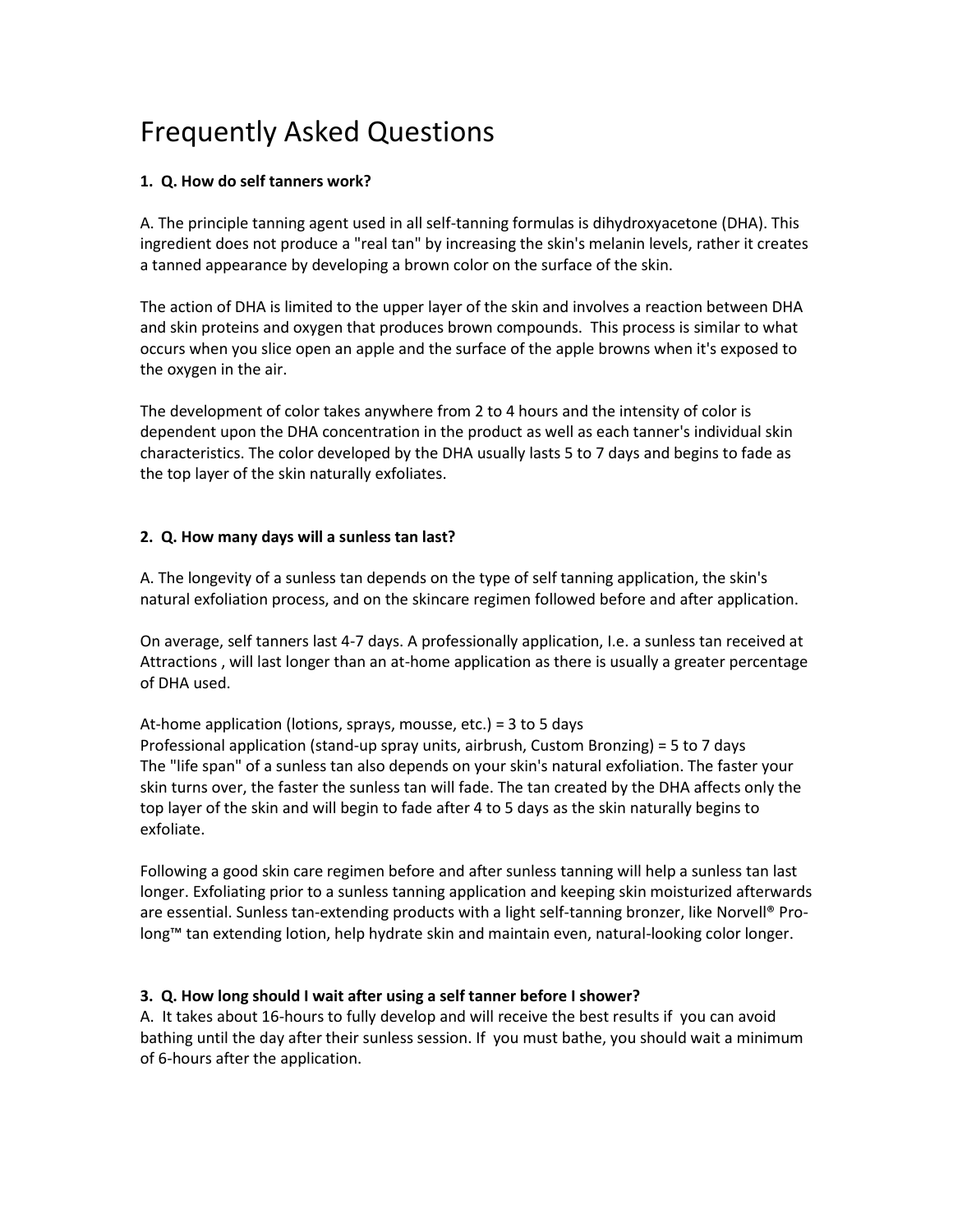If showering prior to the 16-hour post application recommendation, a simple rinse with water only, is best. Soap destroys DHA. Delayed bathing allows the DHA bronzer sufficient time to complete its reaction with the amino acids (proteins) within the skin.

## **4. Q. Why is keeping skin moisturized essential to maintain great sunless results?**

A. It is important to keep skin moisturized after sunless tanning as dry, flaky skin will slough off faster and color will fade sooner. You basically want to slow down your body's natural exfoliation process.

Sunless tan-extending products with a light self-tanning bronzer, like Norvell® Amber Sun™ Prolong™, help hydrate skin and maintain even, natural-looking color longer by providing subtle bronzers.

## **5. Q. Will the spray from a spray tanning application come off on my clothes?**

A. If you are using a spray solution with a cosmetic bronzer, some of the bronze color may rub off on clothing or bed sheets. This is most likely to happen when you get dressed immediately after tanning.

To minimize the chance of the tint transferring to clothing, we recommend that you wear loosefitting, darker clothes after your spray session. Try to refrain from physical exertion that could result in you sweating until you shower and wash off the cosmetic bronzer.

The cosmetic tint is water-soluble. Therefore, in most cases, the color will come out of clothing in the wash.

#### **6. Q. What is Norvell® Sunless Tanning Solution?**

A. Norvell® Sunless Tanning Solution is a formulated solution, that when sprayed on a tanner's skin, can give the tanner a "just off the beach" look.

Norvell® offers sunless solutions that can be used in an airbrush, HVLP tanning unit or a sunless spray booth.

#### **7. Q. What type of bronzers are used in Norvell® Sunless Tanning Solution?**

A. Three different types of bronzers are used in Norvell® Sunless Solutions. First, there is the instantly visible cosmetic bronzer. Cosmetic bronzer gives the "just off the beach" look, but will wash away. (For best results, cosmetic bronzers should remain on the skin at least 8 hours). Norvell® clear formulations do NOT contain cosmetic bronzers.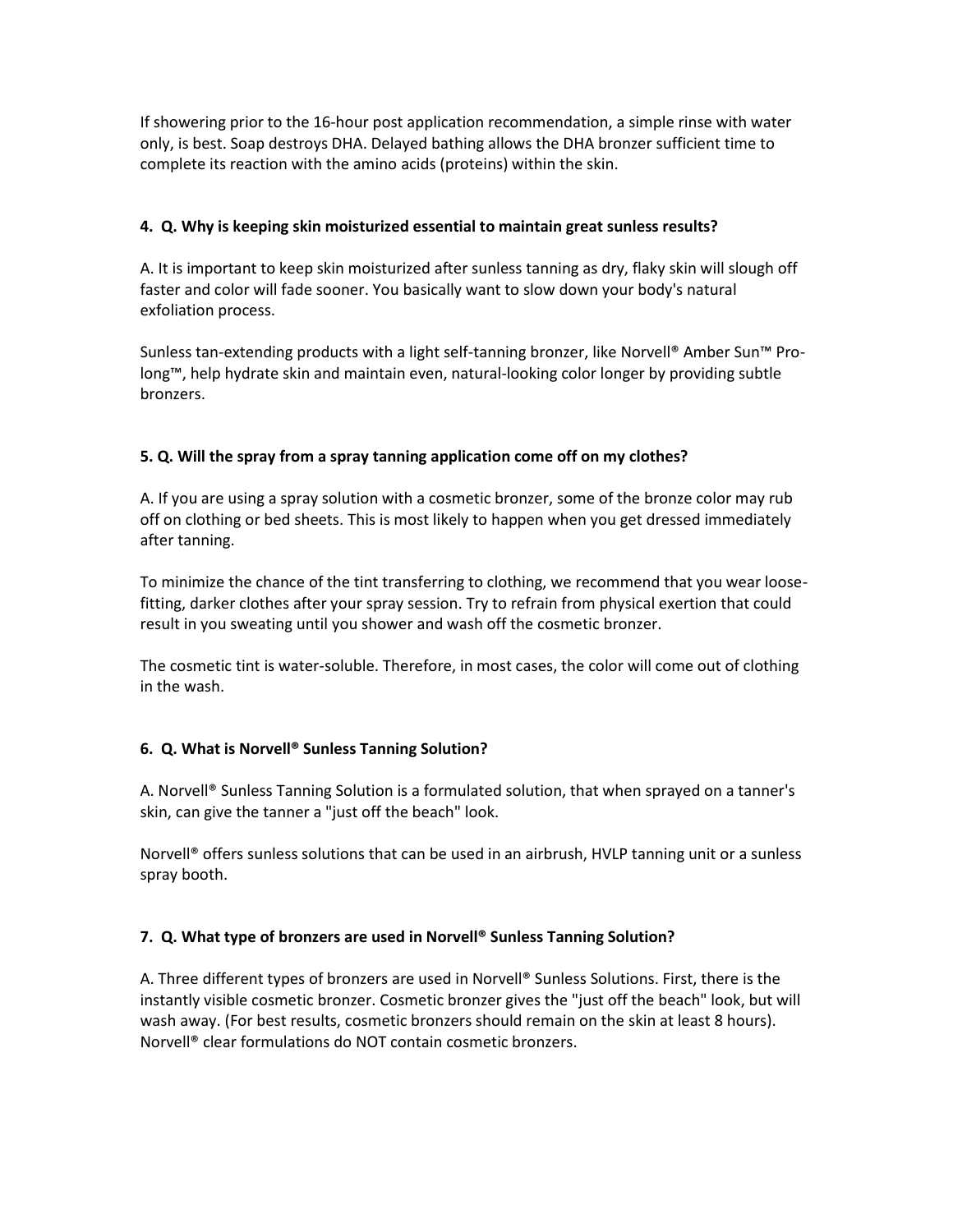Bronzer type two is DHA. The DHA bronzer initially has no visible effect, but begins to react with the skin in 2-4 hours and eventually replaces the cosmetic bronzer as it washes away with bathing.

Finally, Eyrthulose is used as a slow-reacting bronzer, very similar to DHA. Eyrthulose enhances the clients color and extends the life of the spray tan.

#### **8. Q. What is DHA (Dihydroxyacetone)?**

A. DHA is an acronym for Dihydroxyacetone.

DHA is an ingredient derived from sugar cane and beets, which reacts with the amino acids in the skin to create the darkening reaction or tan.

#### **9. Q. What about the after-odor often associated with sunless tanning?**

A. Norvell<sup>®</sup> uses the newest technology in odor inhibitors to encapsulate the odor causing agents commonly associated with DHA products.

We then blend the fragrance with DHA in a manor which allows the pleasant fragrance of raspberry and almonds to come through, eliminating the dreaded "sunless smell".

#### **10. Q. What is a cosmetic bronzer?**

A. The component of a sunless product that gives a a tanner immediate color for that "just off the beach" look.

Ingredients used in sunless cosmetic bronzers are similar to those used in cosmetic foundations or bronzing powders.

# **11. Q. When should I exfoliate?**

A. You should exfoliate before every sunless session. Using a mild shower gel/exfoliant, such as Amber Sun™ Body Scrub, can be done one day prior to the session.

Allow at least 8 hours between body scrub use and the sunless session. If you have extremely dry skin, or problem areas we recommend using Sea Coral Salt Scrub. If using salt scrub, this must be done 24-48 hours prior to the session, otherwise the oils within the salt scrub will effect the sunless results.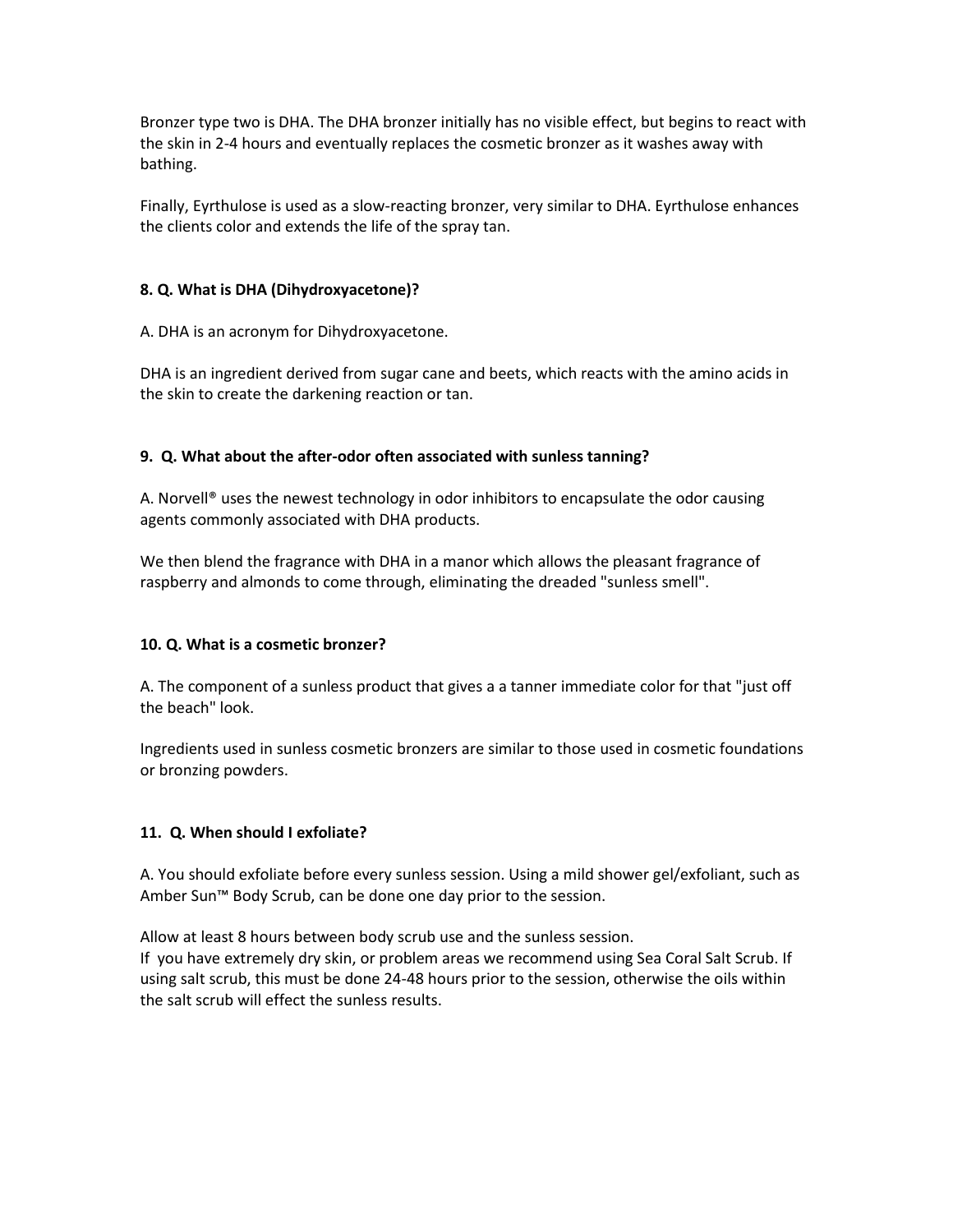#### **12. Q. Will solution stain my hair?**

A. No. Most people will not see any affect on the color of their hair. If you have light blonde, gray or platinum hair may see some discoloration from the cosmetic bronzers initially, however, this color will wash out with the first shower after the session.

## **13. Q. How can I prevent patchy or uneven wear-off?**

A. Daily application of Norvell® Pro-Long™ color extending moisturizer will extend the look of the tan. This bronzing booster will also reduce the appearance of uneven wear and patchiness.

Pro-Long™ is a nutrient rich moisturizer that contains low levels of DHA bronzer to extend the look of any sunless tan. This exclusive formula not only extends the tan it also incorporates the latest skin care with skin-firming technology. Delivering "dynamic copper" to the skin

# **14. Q. Should I allow the skin to rest between spray sessions?**

A. We recommend that after every 5 weeks of spray tanning, allow your skin to rest for 10 days. This allows you to completely loose your tan periodically which eliminates patchiness or uneven areas of wear. These areas are caused by normal contact with clothing and other surfaces which cause additional exfoliation.

# **15. Q. Will I turn "orange"?**

A. No. We have perfectly blended our cosmetic bronzer to give your customers that "just off the beach" look and transition smoothly into their DHA color that will later develop.

# **16. Q. How long after tanning should I wait to enjoy a pool/spa/ocean?**

A. We recommend avoiding these situations for the first 48 hours following your spray tan. Chlorinated pools & spas can increase the rate in which the skin exfoliates causing the tan to wear and fade.

#### **18. Q. Can pregnant women be safely sprayed?**

A. As you would before using any product if you are pregnant, its recommend that you consult with your personal physician before tanning. However, Norvell® solution is a non-toxic, food grade product that is not known to have any detrimental effects on an expectant mother.